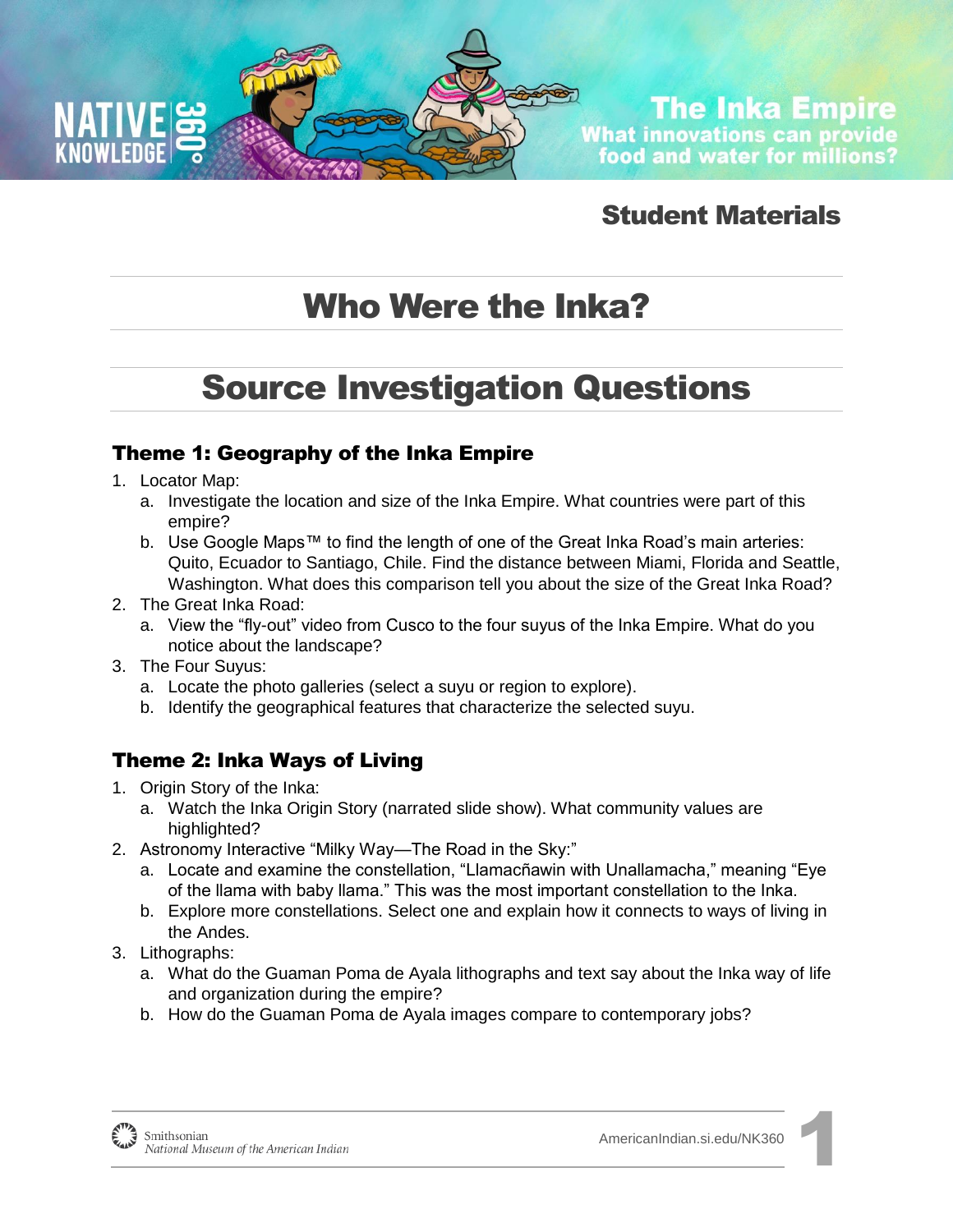

Student Materials

# Who Were the Inka?

### Source Investigation Questions

#### Theme 3: Inka History

Explore the timeline and examine information. Record your observations on:

- 1. Four Ancestor Cultures: Chavin, Tiwanaku, Wari, Chimu
- 2. Spanish Invasion: The Road, Impact, Resistance, and Adaptation
- 3. Current-day Cultures: How do the descendants of the Inka carry on the legacy of their ancestors?

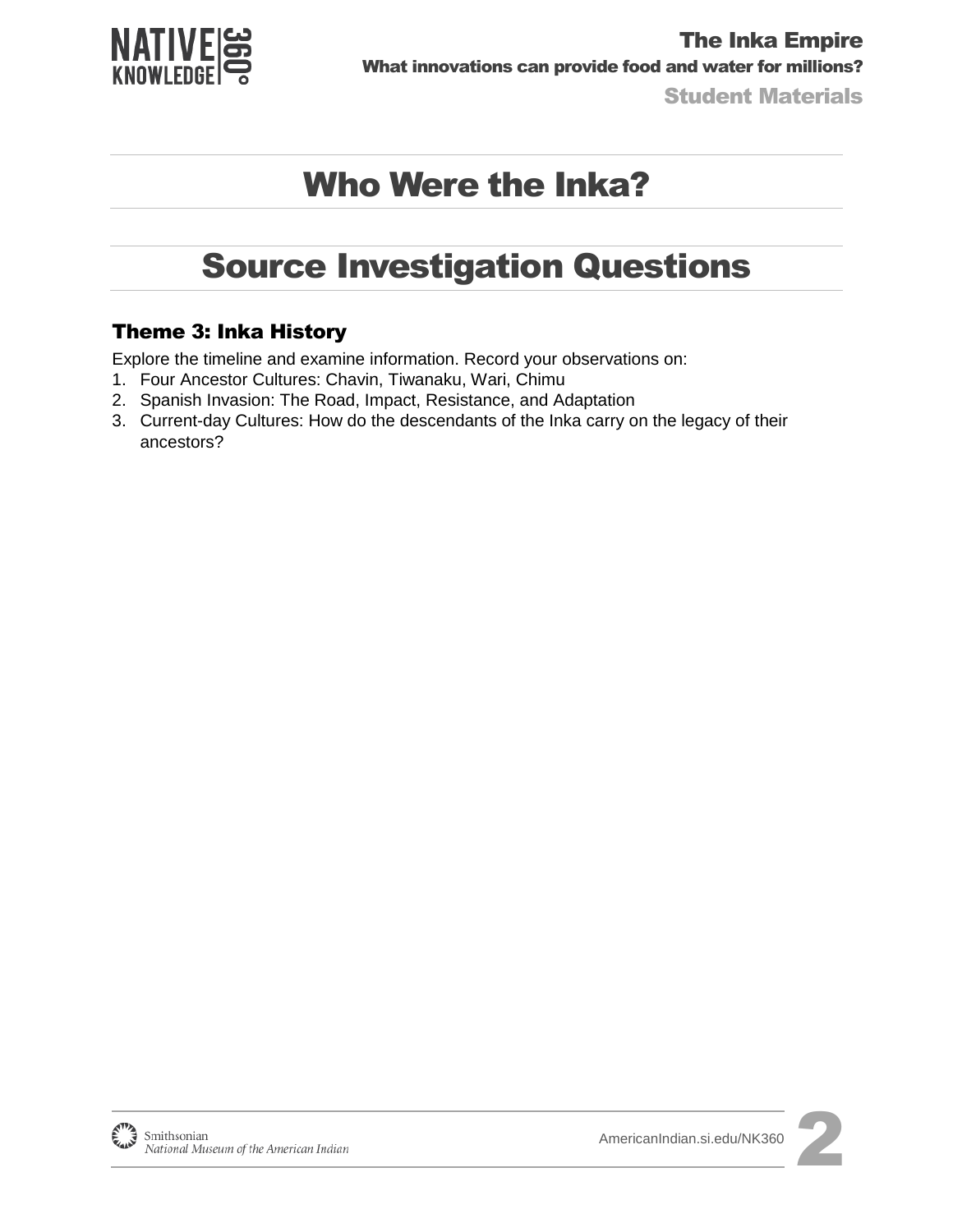

Name \_\_\_\_\_\_\_\_\_\_\_\_\_\_\_\_\_\_\_\_\_\_\_\_\_\_\_\_\_\_\_\_\_\_\_

## Who Were the Inka?

**Part A:** Write your answers to the source investigation questions in the space provided below. Craft a summary statement about the theme you explored.

| Geography of the Inka Empire                                                                                                                    | <b>Source Investigation Answers</b> |
|-------------------------------------------------------------------------------------------------------------------------------------------------|-------------------------------------|
| Sources<br><b>Locator Map</b><br>Video "fly-out" from Cusco<br>featuring The Great Inka<br>Road<br>The Four Suyus Photo<br>$\bullet$<br>Gallery |                                     |
| Summary statement: What do these sources say about the geography of the Inka Empire?                                                            |                                     |
| <b>Inka Ways of Living</b>                                                                                                                      | <b>Source Investigation Answers</b> |
| Sources<br>Origin Story of the Inka<br>Milky Way-The Road in<br>the Sky<br>Lithographs                                                          |                                     |
| Summary statement: What do these sources say about Inka ways of living?                                                                         |                                     |
| <b>Inka History</b>                                                                                                                             | <b>Source Investigation Answers</b> |
| Source<br><b>Timeline</b>                                                                                                                       |                                     |
| Summary statement: What does the timeline say about Inka history?                                                                               |                                     |